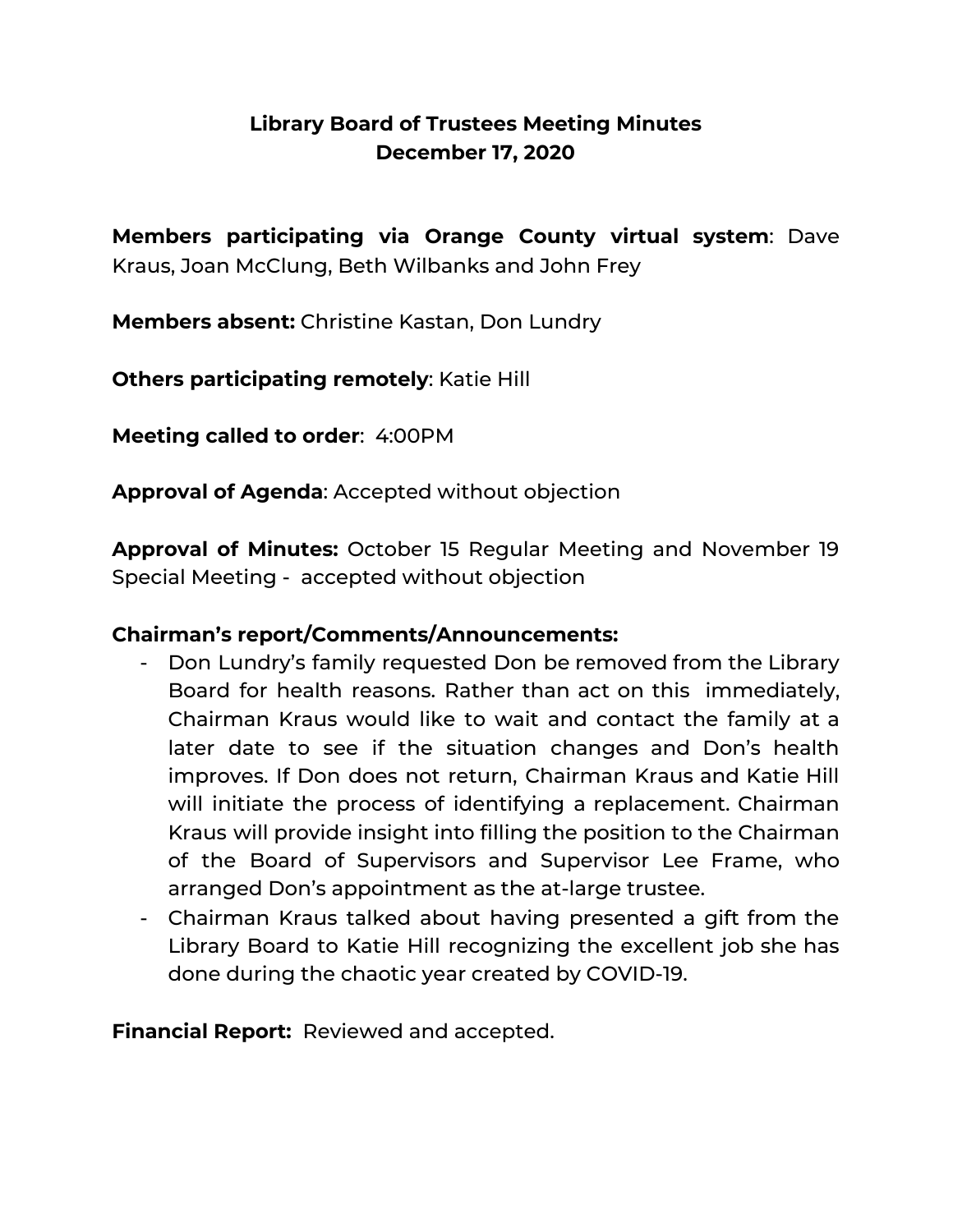## **Librarian's Report:**

Katie highlighted her written report and announced that Gordonsville has been successful in filling a part-time position. Danielle Collier-Schular will start training soon, and the Gordonsville library will reopen on Mondays beginning January 25, 2021.

#### **New Business:**

**- Report from the Budget Committee on FY22 budget submission:**

Both Joan McClung and Beth Wilbanks praised Katie Hill for her work on the budget. Director Hill was able to keep changes to a minimum and the budget flat with a one-time bump in funds coming from the County which went toward electronic materials. Motion by McClung to approve proposed FY22 budget submission, second by Frey. Motion passed unanimously.

## - **Staff COVID survey:**

The Board reviewed the survey and found the written responses to be thoughtful and honest. For the most part the staff seems to feel that all the necessary precautions that could be taken have been taken. A majority supports not reducing open hours.

## **- Consideration of service levels:**

Katie and Chairman Kraus both believe there will be a rise in the virus infection rate after the Christmas holidays. Katie had exchanged emails with Ted Voorhees, County Administrator, to discuss options should this surge occur. Options for the libraries include: curbside only; patrons could make appointments to come into the libraries; close completely; or maintain the current operational status. Last month 6,000 to 7,000 people visited the three libraries. Cutting back on hours in any way reduces patron services. Curbside presents its own problems with winter weather bringing rain, snow and icy conditions. Having patrons make appointments is extremely difficult because this can't be handled by computers. Because there is no clear solution at this